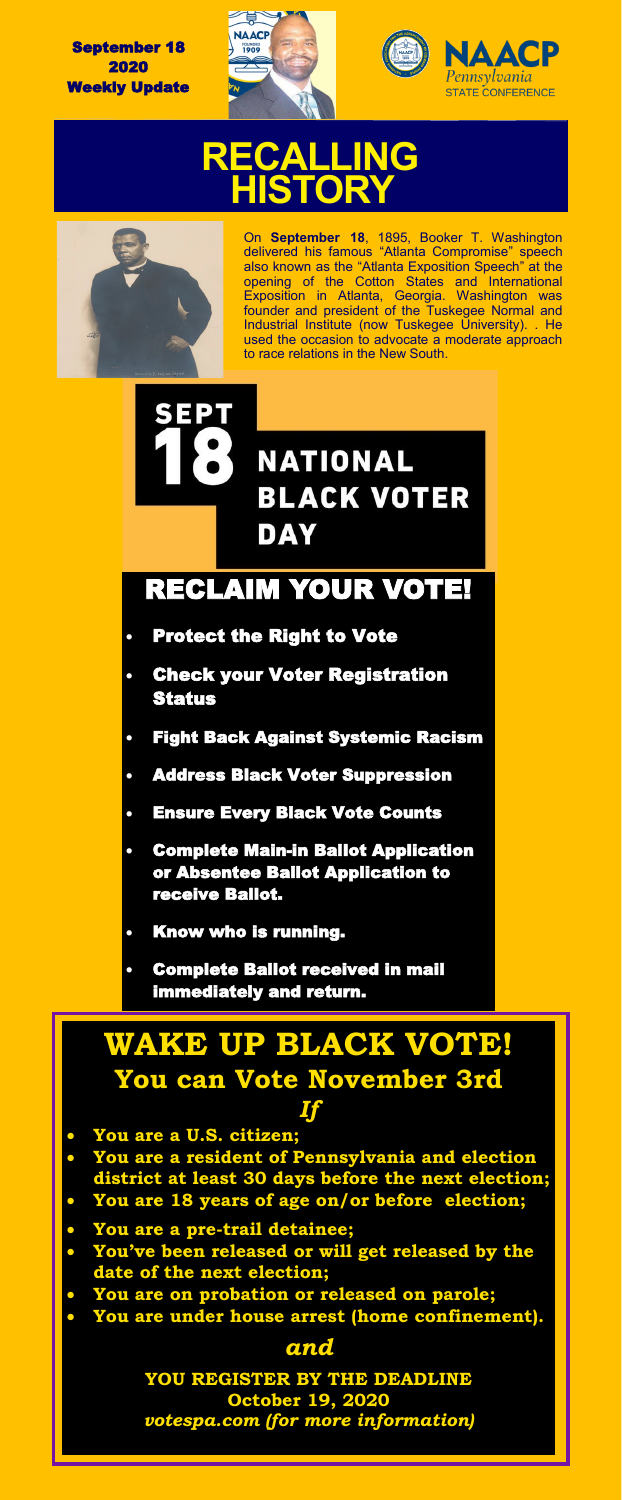## **NATIONAL NEWS**

**Membership Portal Training for Secretaries Saturday, September 26, 2020 at 2:00 pm**

.com/forms/memb

Outreach links to get more information:

Portal Issues/Credentials – [PortalSupport@naacpnet.org](mailto:PortalSupport@naacpnet.org)

Membership Inquiries/Batch Issues: [members@naacpnet.org](mailto:members@naacpnet.org) [Unit Transfer Requests](https://naacpforms.formstack.com/forms/unit_transfer_request)

## **STATE CONFERENCE NEWS**

### *Branch Elections*

Before your September meeting:

All units should prepare correspondence that is to be sent to your entire general membership ten days prior to your September meeting notifying them of that date and that meet ing that the nominating committee will be elected at that meet ing. A notice should also be included in your local newspaper.

**During the meeting**:

- If you have not already done so, the general membership is to confirm by voting on the October meeting date and the election date which is to take place in November.
- 1. The General Membership determines by a motion made, seconded and voted on, the date, time, and location for the election. This year, the general membership will need to vote on whether the election will be onsite or virtual in addition to the date and time and location (if on-site).
- 2. The General Membership determines by motion and vote the number of members to be elected to the Nominating Committee (5-15). A nominating committee can consist of between 5 and 15 members. However, in consideration of the size of most branches, 5 is probably a recommended number.
- 3. The General Membership determines by motion and vote the number of at-large members to be elected to the Executive Committee. As part of the election process, a vote is taken for both officers and at-large members of the executive committee. This provides a core group of members to the executive committee prior to the appointment of committee chairs after the election.
- 4. The General Membership determines by motion and vote whether paper ballots or machines will be used during the election if on site.
- 5. The General Membership can determine by motion whether the Branch would like State Conference oversight of the election.
- 6. Memberships must be in good standing by May 1, 2020 for those planning to run for office or executive committee.

Please use the Branch Election Guide to follow as well in carrying out the meetings pertaining to the election process.